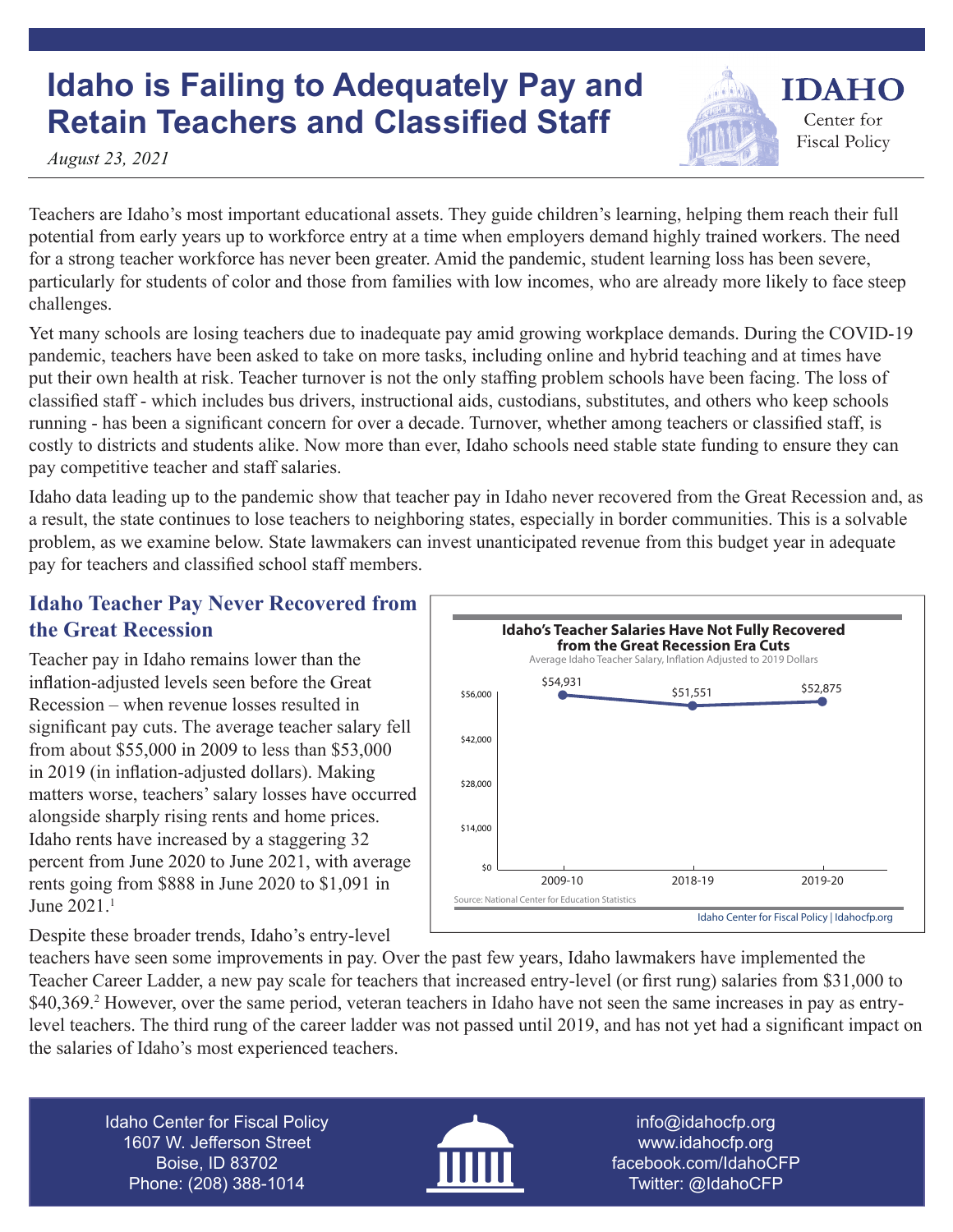

#### **Idaho's Teacher Salaries are Failing to Compete with Most Neighboring States**

Unlike Idaho teachers, K-12 educators in most neighboring states are getting the salary increases to keep up with rising living costs. The difference in teacher salaries is greatest in border communities like the Panhandle region (which shares a border with Spokane, Washington), the Western Treasure Valley (where teachers can find work in Ontario, Oregon), or the Teton region of eastern Idaho (near the border with Wyoming). Teacher salaries in Washington, Oregon, and Wyoming grew by an average of 12 percent between the 2009-2010 and 2019-2020 school years. Meanwhile, Idaho's salaries fell by two percent in the same time period. If policymakers

do not increase funding for teacher pay, salaries will continue to lose ground to neighboring states – further incentivizing teachers to work in other states.

# **Idaho is Failing to Hold onto Teachers and Other K-12 Staff**

Teacher retention rates and retention for other school staff are not strong despite the considerable cost of recruiting, hiring, and training new teachers and staff. The statewide average retention rate for traditional public schools was 84 percent in 2020, which is also the nationwide average.<sup>3</sup> Public charter school teacher retention is higher, however, a much smaller share of children attend this type of school.

As teacher retention on the whole remains middling, an increasing number of teachers are achieving certification through non-traditional means that may not require teacher mentorship. Alternative certification is a stopgap measure in addressing retention because teachers who enter the profession through alternative routes are more likely to leave the profession after a few years.<sup>4</sup> This rise in alternative certification is indicative of the drastic need for more educators.

This is especially true in Idaho's rural communities where the teacher shortage is most acute.

Idaho schools are also losing classified staff, which makes it difficult to keep schools running. In the past decade, more than 20 percent of classified staff members have left their position annually and retention of classified staff has averaged less than 79 percent. These staff losses became especially problematic in the height of the coronavirus pandemic, when some schools were forced to close due to staff departures.<sup>5</sup> With typical classified staff salaries around \$10 per hour for bus drivers or kitchen staff, schools are often unable to compete for labor when local industries pay considerably more (and when other wages are rising in the recovery economy).



Idaho Center for Fiscal Policy 1607 W. Jefferson Street Boise, ID 83702 Phone: (208) 388-1014



info@idahocfp.org www.idahocfp.org facebook.com/IdahoCFP Twitter: @IdahoCFP